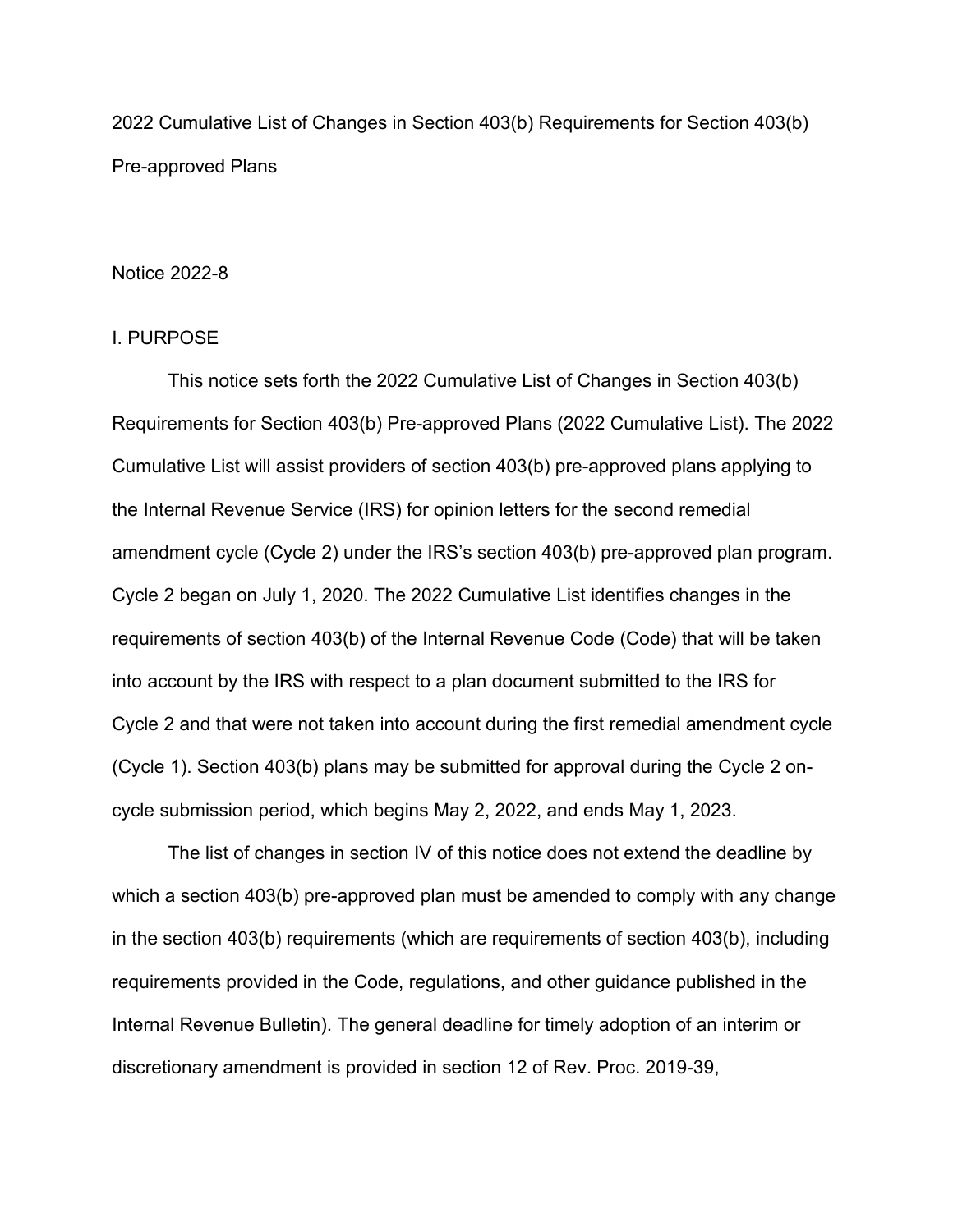2019-42 IRB 945, as modified by section 4 of Rev. Proc. 2020-40, 2020-38 IRB 575, and section 22 of Rev. Proc. 2021-37, 2021-38 IRB 385.

#### II. BACKGROUND

[Rev. Proc. 2021-37](http://www.westlaw.com/Link/Document/FullText?findType=Y&serNum=2039272184&pubNum=0001047&originatingDoc=I0d92f64f5e4c11e7bfb79a463a4b3bc7&refType=CA&originationContext=document&vr=3.0&rs=cblt1.0&transitionType=DocumentItem&contextData=(sc.UserEnteredCitation)) sets forth procedures for issuing opinion letters for section 403(b) pre-approved plans for Cycle 2. In section 13.02 of [Rev. Proc. 2021-37,](http://www.westlaw.com/Link/Document/FullText?findType=Y&serNum=2039272184&pubNum=0001047&originatingDoc=I0d92f64f5e4c11e7bfb79a463a4b3bc7&refType=CA&originationContext=document&vr=3.0&rs=cblt1.0&transitionType=DocumentItem&contextData=(sc.UserEnteredCitation)) the IRS announced its intention to publish a cumulative list for each remedial amendment cycle to identify changes in the section 403(b) requirements that will be taken into account with respect to a plan document submitted to the IRS for that remedial amendment cycle and that were not taken into account by the IRS in its review during any prior remedial amendment cycle. A change in the section 403(b) requirements includes a statutory change or a change in the requirements provided in regulations or other guidance published in the Internal Revenue Bulletin.

To assist eligible employers in achieving operational compliance, the IRS intends to provide an Operational Compliance List periodically to identify changes in section 403(b) requirements that are effective during a calendar year. For the current Operational Compliance List, see *https://www.irs.gov/retirement-plans/operationalcompliance-list.*

# III. APPLICATION OF THE 2022 CUMULATIVE LIST

The 2022 Cumulative List set forth in section IV of this notice lists specific items the IRS has identified for review in determining whether the plan document for a section 403(b) pre-approved plan that has been submitted to the IRS for a Cycle 2 opinion letter has been properly updated.<sup>[1](#page-1-0)</sup>

<span id="page-1-0"></span> $1$  The 2022 Cumulative List includes items that are specific to section 403(b) plans, as well as items that, although not specific to section 403(b) plans, are applicable to section 403(b) plans. For example,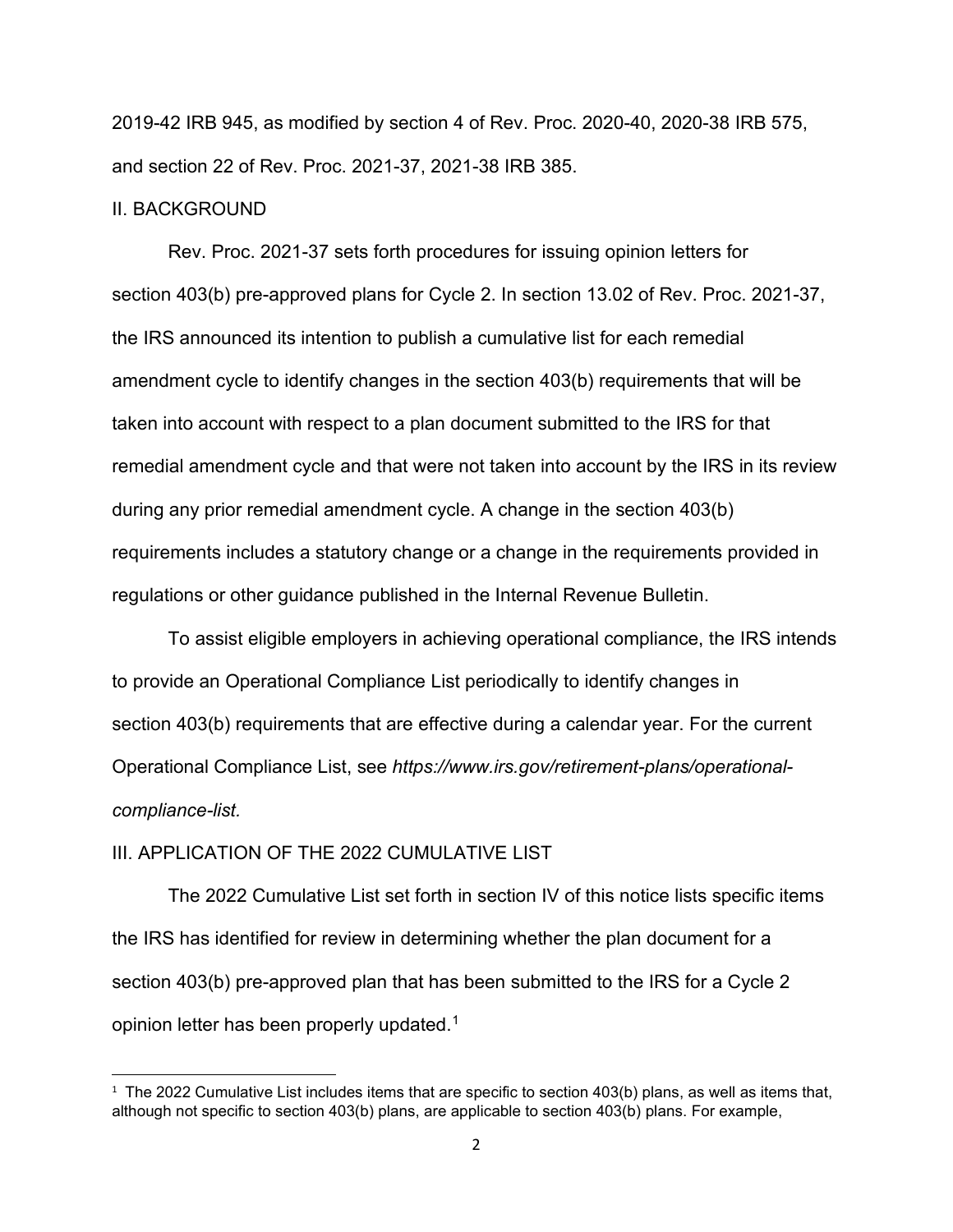Except as provided in section IV of this notice, the IRS will not consider any of the following items in its review of any opinion letter application for Cycle 2:

1. Guidance (regulations and other guidance published in the Internal Revenue Bulletin) issued after November 1, 2021.

2. Statutes enacted after November 1, 2021.

3. Statutes, regardless of when they are enacted, that are first effective in 2022 or later for which there is no guidance identified in this notice.

4. Section 403(b) requirements that are first effective in 2023 or later, regardless of when the section 403(b) requirements are enacted or issued.

The 2022 Cumulative List sets forth only changes in section 403(b) requirements that were not taken into account during Cycle 1. However, in order to satisfy section 403(b) of the Code, a plan must comply with all relevant section 403(b) requirements, not only those on the 2022 Cumulative List.

IV. 2022 CUMULATIVE LIST OF CHANGES IN SECTION 403(b) REQUIREMENTS FOR SECTION 403(b) PRE-APPROVED PLANS

The 2022 Cumulative List sets forth items that were enacted or issued after October 1, 2012. However, if a plan was not reviewed during Cycle 1, the IRS will review the plan taking into account items on the 2022 Cumulative List, as well as the section 403(b) requirements that were reviewed during Cycle 1. The section 403(b) requirements reviewed during Cycle 1 included the final regulations under section 403(b) and any applicable requirements of the 2012 Cumulative List of Changes

because § 1.403(b)-6(d)(2) provides that a hardship distribution has the same meaning as a distribution on account of hardship under § 1.401(k)-1(d)(3) and is subject to the rules and restrictions set forth in § 1.401(k)-1(d)(3), the 2022 Cumulative List includes items that changed hardship distribution requirements under  $\S$  1.401(k)-1(d)(3).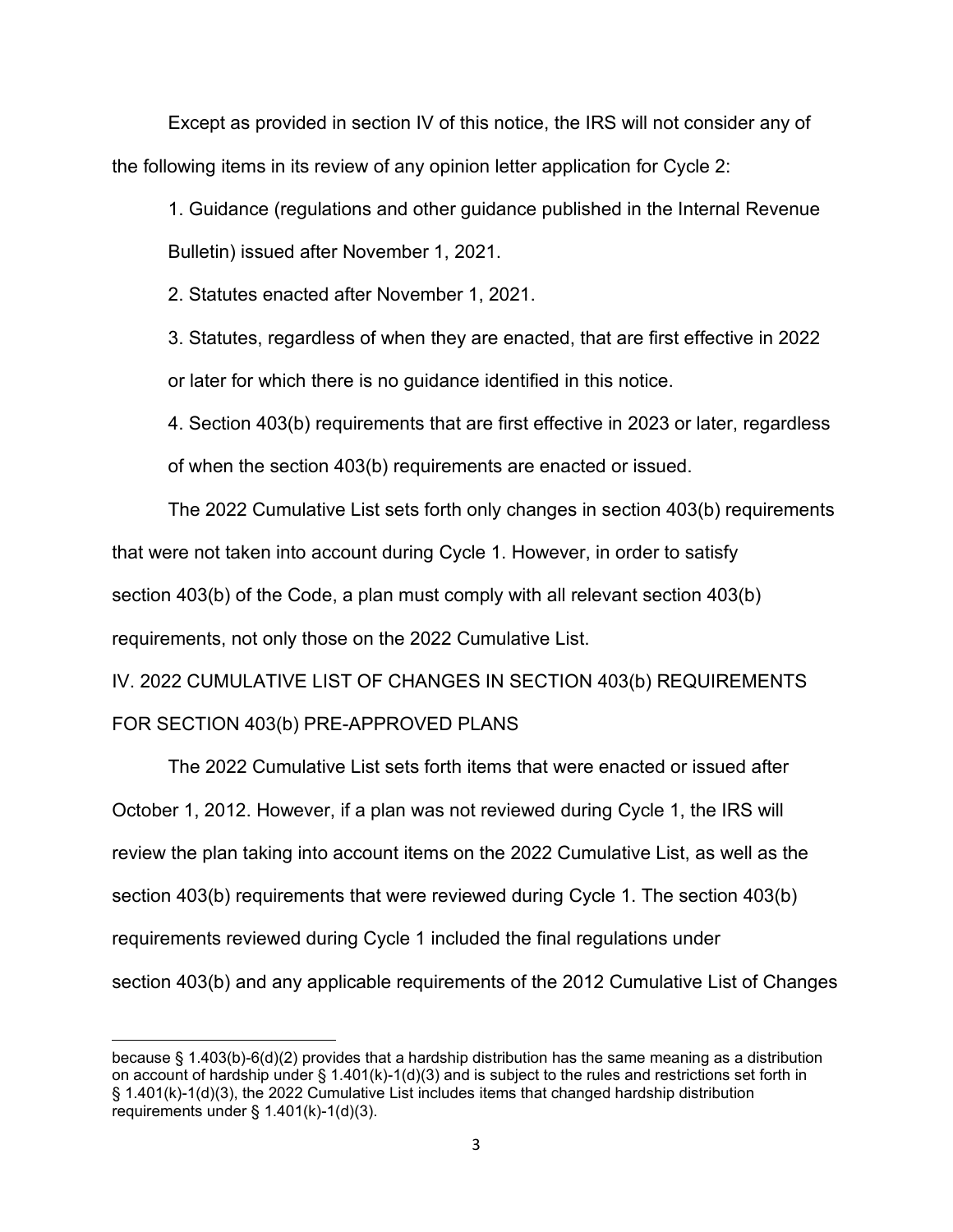in Plan Qualification Requirements set forth in Notice 2012-76, 2012-52 IRB 775.

## **1.** *Section 401(m)*:

#### a. Safe Harbor Plans

• Final regulations under section 401(k) and (m) that were published on November 15, 2013 (TD 9641, 78 FR 68735), (1) provide guidance on permitted midyear reductions or suspensions of safe harbor nonelective contributions in certain circumstances for amendments adopted after May 18, 2009 and (2) revise the requirements for permitted mid-year reductions or suspensions of safe harbor matching contributions for plan years beginning on or after January 1, 2015.

• Notice 2016-16, 2016-7 IRB 318, permits mid-year changes to a section 401(k) safe harbor plan or section 401(m) safe harbor plan under certain circumstances and if certain conditions are satisfied.

• Notice 2020-52, 2020-29 IRB 79, clarifies the requirements that apply to a mid-year amendment to a safe harbor section 401(k) or 401(m) plan that reduces only contributions made on behalf of highly compensated employees. It also provides, in connection with the ongoing Coronavirus Disease 2019 pandemic, temporary relief (which requires plan language as a condition of obtaining the relief) from certain requirements that would otherwise apply to a mid-year amendment to a safe harbor section 401(k) or 401(m) plan adopted between March 13, 2020, and August 31, 2020, that reduces or suspends safe harbor contributions.

• Section 102 of the Setting Every Community Up for Retirement Enhancement Act of 2019 (SECURE Act), Pub. L. 116-94, 133 Stat. 2534, amends section 401(k)(13)(C)(iii) of the Code to increase the 10-percent cap for automatic enrollment safe harbor plans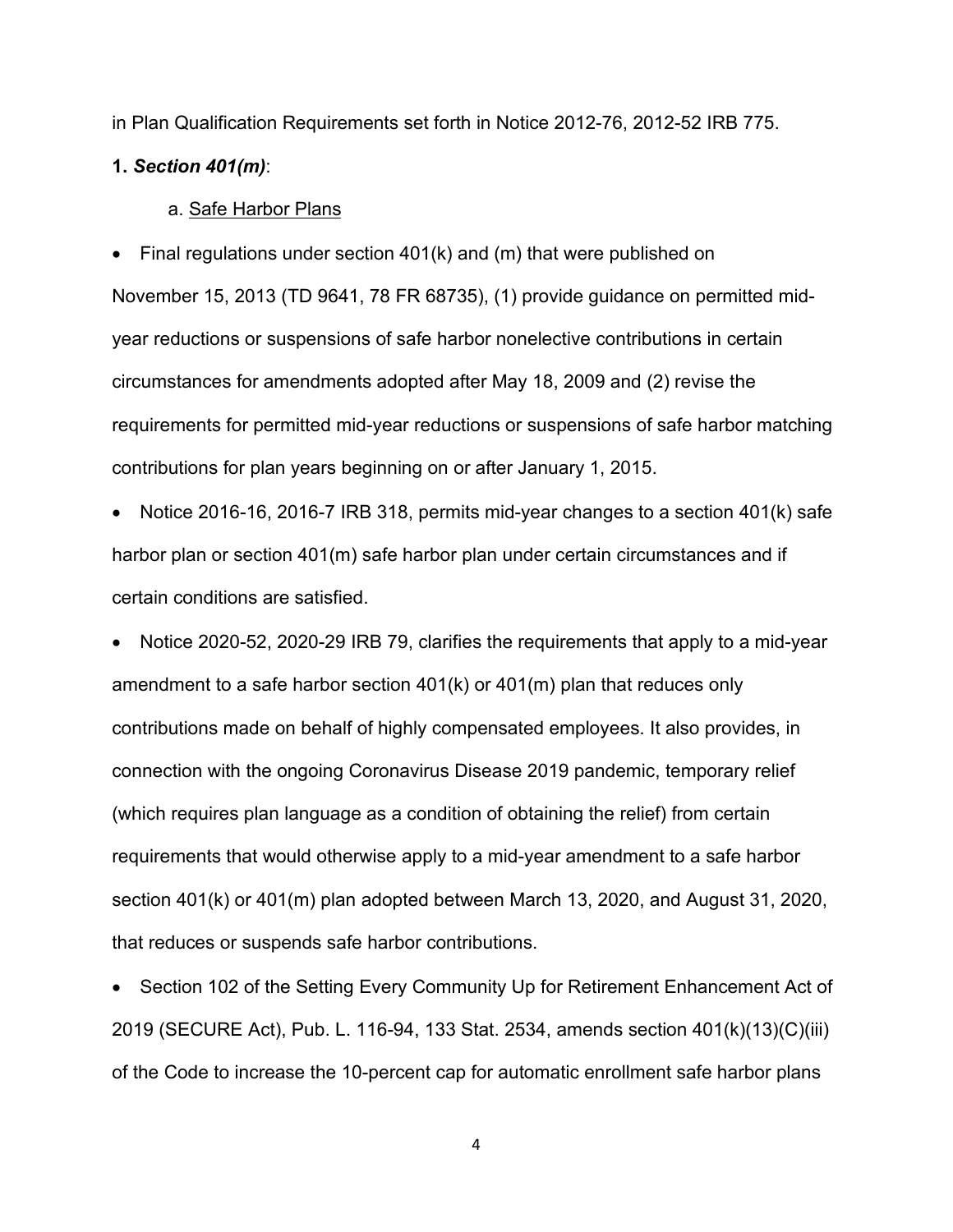(including certain section 401(m) safe harbor plans).

• Section 103 of the SECURE Act amends section 401(k) of the Code to (1) eliminate certain safe harbor notice requirements for plans (including certain section 401(m) safe harbor plans) that provide for safe harbor nonelective contributions and (2) add new provisions for the retroactive adoption of safe harbor status for those plans.

• Notice 2020-86, 2020-53 IRB 1786, provides guidance with respect to sections 102 and 103 of the SECURE Act.

#### b. Definition of Qualified Matching Contributions

• Proposed regulations under section 401(k) and (m) of the Code that were published on January 18, 2017 (82 FR 5477), amend the definitions of qualified matching contributions (QMACs) and qualified nonelective contributions (QNECs) to provide that QMACs and QNECs must satisfy applicable nonforfeitability and distribution requirements at the time they are allocated to participants' accounts, but need not meet these requirements when they are contributed to the plan. The proposed regulations apply only to taxable years beginning on or after the publication of final regulations, but taxpayers may choose to rely on the proposed regulations upon publication and for prior periods.

Final regulations under section  $401(k)$  and (m) that were published on July 20, 2018 (TD 9835, 83 FR 34469), amend the definitions of QMACs and QNECs to provide that QMACs and QNECs must satisfy applicable nonforfeitability and distribution requirements at the time they are allocated to participants' accounts, but need not meet these requirements when they are contributed to the plan.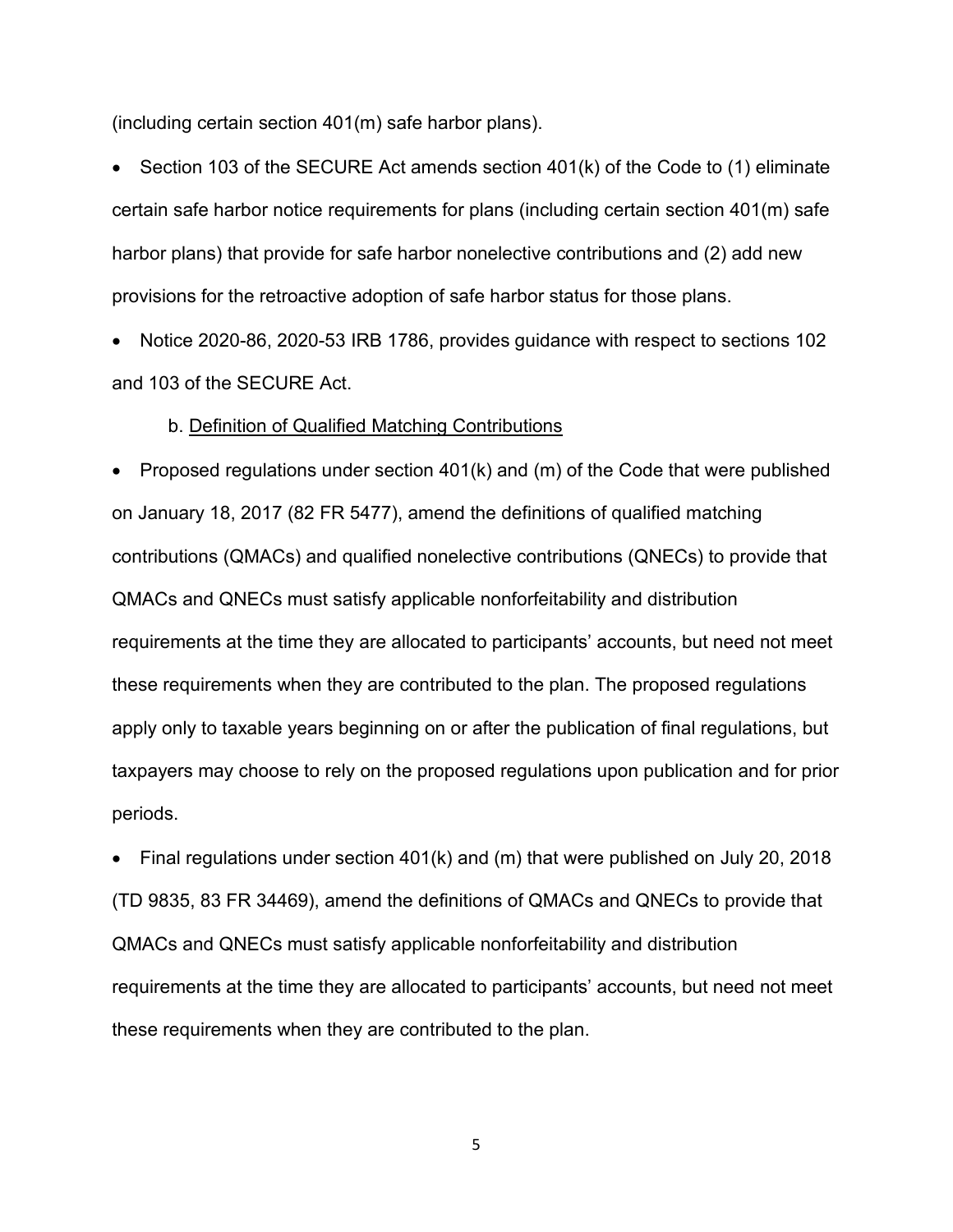### **2.** *Section 403(b)(7) and (11)*:

### a. In-Plan Roth Rollovers

• Section 902 of the American Taxpayer Relief Act of 2012, Pub. L. 112-240,

126 Stat. 2313 (2013), adds section 402A(c)(4)(E) of the Code, which provides that rollovers from a plan account to the plan's designated Roth account may include a rollover of an otherwise nondistributable amount.

• Notice 2013-74, 2013-52 IRB 819, provides guidance regarding amounts transferred to a designated Roth account as described in section 402A(c)(4)(E) and also provides guidance that applies to all in-plan Roth rollovers under section 402A(c)(4).

#### b. Hardship Distributions

• Section 41113 of the Bipartisan Budget Act of 2018 (BBA), Pub. L. 115-123,

132 Stat. 64, in part, directs the Secretary of the Treasury to modify

Treas. Reg. § 1.401(k)-1(d)(3)(iv)(E) to delete the 6-month prohibition on contributions after a hardship distribution and to make any other modifications necessary to carry out the purposes of section  $401(k)(2)(B)(i)(IV)$  of the Code.

• Section 41114 of the BBA amends section 401(k) of the Code to modify the hardship distribution rules to expand the sources of hardship distributions to include elective contributions, qualified nonelective contributions, qualified matching contributions, and earnings on those contributions. The rules relating to hardship distributions of elective contributions from a section 401(k) plan generally apply to section 403(b) plans. However, because section 403(b)(11) of the Code was not amended by section 41114 of the BBA, earnings attributable to section 403(b) elective deferrals continue to be ineligible for hardship distribution.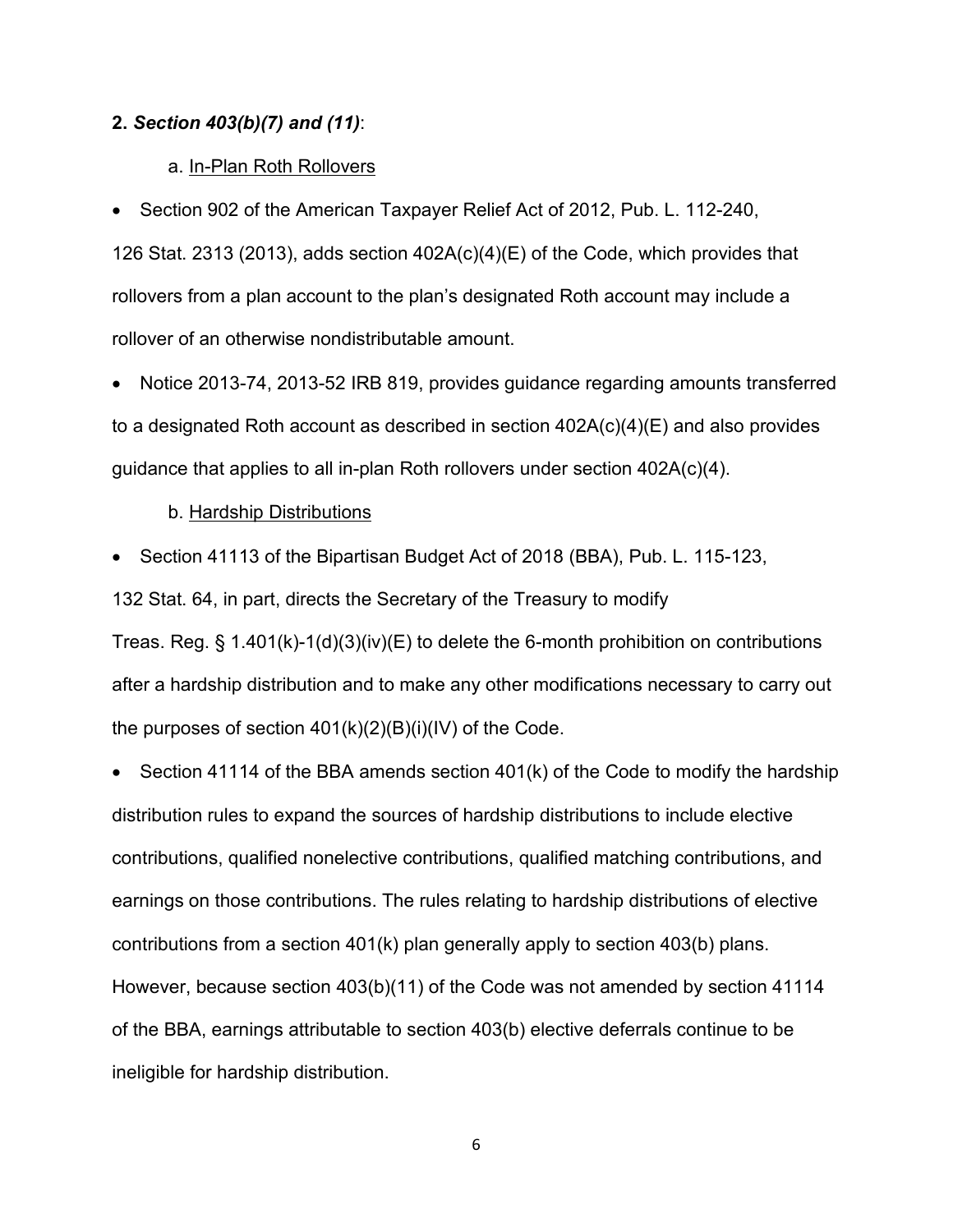• Proposed regulations under section 401(k) of the Code that were published on November 14, 2018 (83 FR 56763), amend the rules relating to hardship distributions from [section](https://1.next.westlaw.com/Link/Document/FullText?findType=L&pubNum=1000546&cite=26USCAS401&originatingDoc=IF740D220DDCF11E9B34482DAD3CC773C&refType=RB&originationContext=document&transitionType=DocumentItem&ppcid=b71284ab83af4dddaace19c37045adb5&contextData=(sc.UserEnteredCitation)#co_pp_340a00009b6f3) 401(k) plans to reflect statutory changes affecting [section 401\(k\)](https://1.next.westlaw.com/Link/Document/FullText?findType=L&pubNum=1000546&cite=26USCAS401&originatingDoc=IF740D220DDCF11E9B34482DAD3CC773C&refType=RB&originationContext=document&transitionType=DocumentItem&ppcid=b71284ab83af4dddaace19c37045adb5&contextData=(sc.UserEnteredCitation)#co_pp_340a00009b6f3) plans, including changes made by the BBA. Under the proposed regulations, the changes to the hardship distribution rules made by the BBA generally apply to distributions made in plan years beginning after December 31, 2018. However, the prohibition on suspending an employee's elective contributions and employee contributions as a condition of obtaining a hardship distribution may be applied as of the first day of the first plan year beginning after December 31, 2018, even if the distribution was made in the prior plan year. In addition, the revised list of safe harbor expenses for which distributions are deemed to be made on account of an immediate and heavy financial need may be applied to distributions made on or after a date that is as early as January 1, 2018.

• Final regulations under section 401(k) that were published on September 23, 2019 (TD 9875, 84 FR 49651), amend the rules relating to hardship distributions from [section](https://1.next.westlaw.com/Link/Document/FullText?findType=L&pubNum=1000546&cite=26USCAS401&originatingDoc=IF740D220DDCF11E9B34482DAD3CC773C&refType=RB&originationContext=document&transitionType=DocumentItem&ppcid=b71284ab83af4dddaace19c37045adb5&contextData=(sc.UserEnteredCitation)#co_pp_340a00009b6f3) 401(k) plans to reflect statutory changes affecting [section 401\(k\)](https://1.next.westlaw.com/Link/Document/FullText?findType=L&pubNum=1000546&cite=26USCAS401&originatingDoc=IF740D220DDCF11E9B34482DAD3CC773C&refType=RB&originationContext=document&transitionType=DocumentItem&ppcid=b71284ab83af4dddaace19c37045adb5&contextData=(sc.UserEnteredCitation)#co_pp_340a00009b6f3) plans, including recent changes made by the BBA.

## c. Lifetime Income Investment Options

• Section 109 of the SECURE Act provides that section 403(b) plans may permit certain transfers and distributions of lifetime income investment options in cases in which the investment options are no longer authorized to be held as investment options under the plan.

## d. Distribution of Individual Custodial Accounts Upon Plan Termination

• Section 110 of the SECURE Act provides that the Secretary of the Treasury shall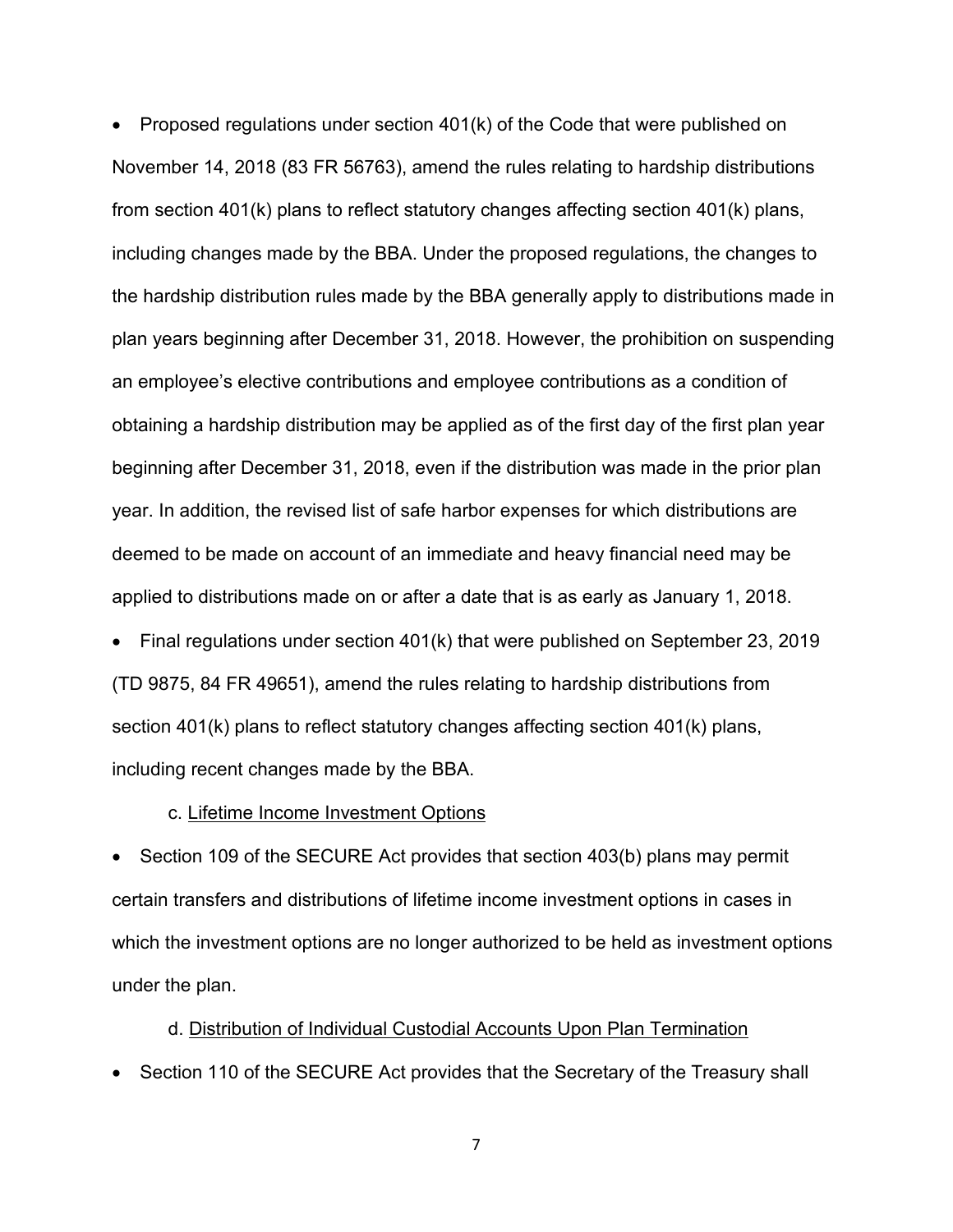issue guidance providing that, if an employer terminates a plan under which amounts are contributed to a custodial account under section 403(b)(7) of the Code, the plan administrator or custodian may distribute an individual custodial account (ICA) in kind to a participant or beneficiary of the plan. It also provides that the distributed custodial account will be maintained by the custodian on a tax-deferred basis as a section 403(b)(7) custodial account, similar to the treatment of fully paid individual annuity contracts under Rev. Rul. 2011-7, until amounts are actually paid to the participant or beneficiary.

• Rev. Rul. 2020-23, 2020-47 IRB 1028, pursuant to section 110 of the SECURE Act, provides that, under the situations described in the revenue ruling, a section 403(b) plan may be terminated in accordance with the rules of  $\S$  1.403(b)-10(a) using a distribution of an ICA in kind to a participant or beneficiary, and such a distribution is not includible in gross income until amounts are actually paid to the participant or beneficiary out of the ICA, so long as the ICA maintains its status as a section 403(b)(7) custodial account.

#### e. Qualified Birth or Adoption Distributions

• Section 113 of the SECURE Act amends section  $72(t)(2)$  of the Code to add a new exception to the 10-percent additional tax for any qualified birth or adoption distribution. An individual generally may recontribute a qualified birth or adoption distribution (not to exceed the aggregate amount of all qualified birth and adoption distributions made to the individual from the plan) to an applicable eligible retirement plan in which the individual is a beneficiary and to which a rollover may be made.

• Notice 2020-68, 2020-38 IRB 567, provides guidance with respect to the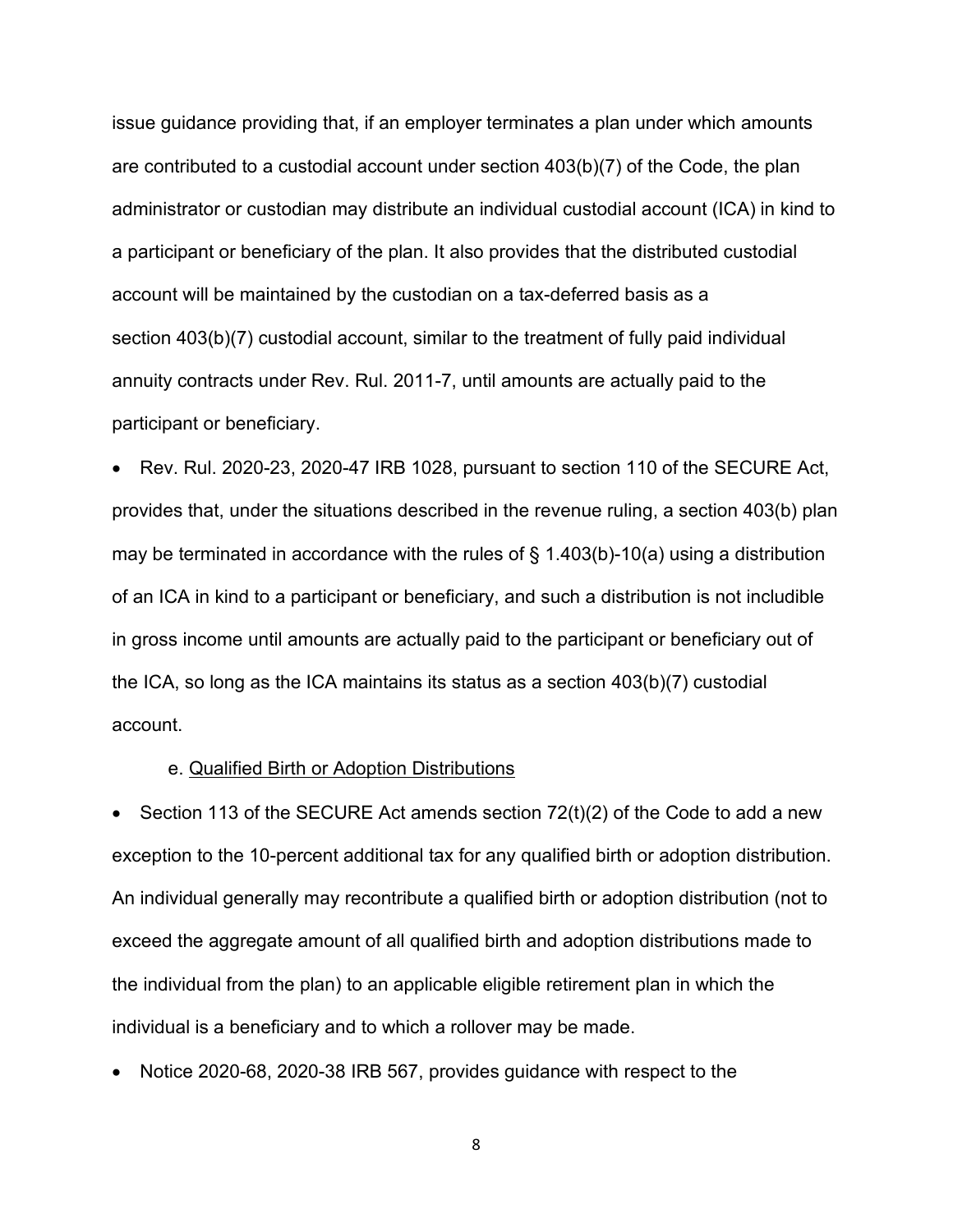SECURE Act, including section 113 of the SECURE Act.

# **3.** *Section 403(b)(8)*:

• Section 306 of the Protecting Americans from Tax Hikes Act of 2015 (PATH Act), Pub. L. 114-113, 129 Stat. 2242, amends section 408(p)(1)(B) of the Code to permit rollovers from a section 403(b) plan to a SIMPLE IRA.

• Section 41104 of the BBA adds section 6343(f) of the Code to hold an individual harmless in the case of a wrongful levy upon an eligible retirement plan. The eligible retirement plan may permit the contribution of any property or money returned to the individual as a result of the wrongful levy, and such contribution will be treated as a rollover.

### **4.** *Section 403(b)(9*):

• Section 111 of the SECURE Act amends section 403(b)(9) of the Code to clarify that an employee described in section 414(e)(3)(B) may be included in a section 403(b)(9) retirement income account.

### **5.** *Section 403(b)(10)*:

- Final regulations under section 401(a)(9) that were published on July 2, 2014 (TD 9673, 79 FR 37633), provide a limited modification of the required minimum distribution rules for section 403(b) plans holding qualifying longevity annuity contracts.
- Section 114 of the SECURE Act amends section 401(a)(9)(C)(i)(I) of the Code to increase the age with respect to which the required beginning date for required minimum distributions is determined from age 70 ½ to age 72.
- Section 401 of the SECURE Act amends section 401(a)(9) of the Code to provide new required minimum distribution rules for designated beneficiaries.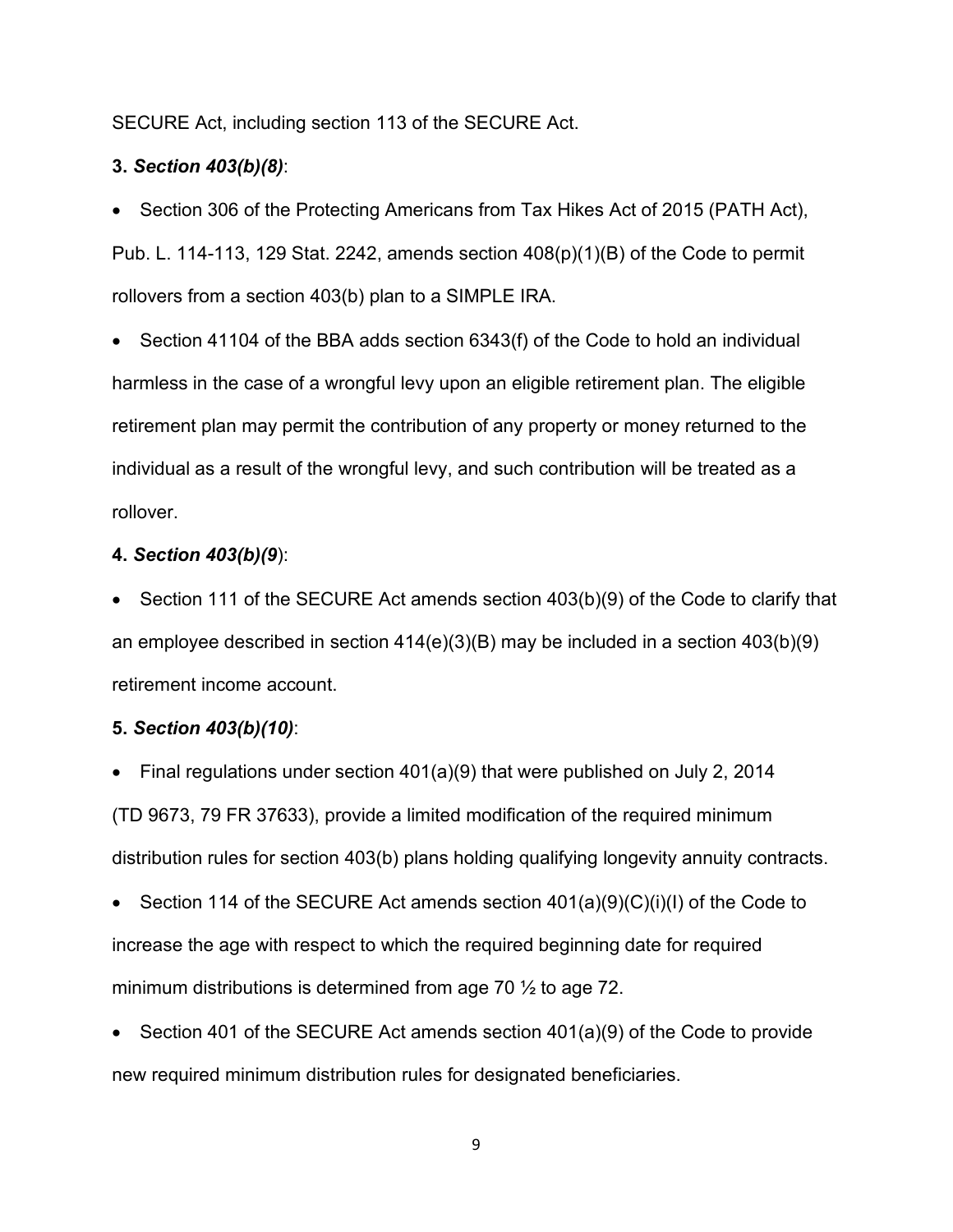### **6.** *Section 403(b)(12)*:

• Notice 2018-95, 2018-52 IRB 1058, provides transition relief from the "once-inalways-in" condition for excluding part-time employees under § 1.403(b)-5(b)(4)(iii)(B), including relief regarding plan language for section 403(b) pre-approved plans.

### **7.** *Section 415*:

• Section 116 of the SECURE Act amends section 415(c) of the Code to treat difficulty of care payments that are excluded from gross income as compensation for determining retirement contribution limitations.

• Notice 2020-68 provides guidance with respect to the SECURE Act, including section 116 of the SECURE Act.

### **8.** *Definition of Spouse*:

• *United States v. Windsor*, 570 U.S. 744 (2013). The Supreme Court found that section 3 of the Defense of Marriage Act (DOMA), which provides that, in determining the meaning of any Act of Congress or of any ruling, regulation, or interpretation of the various administrative bureaus and agencies of the United States, the word "marriage" means only a legal union between one man and one woman as husband and wife, and the word "spouse" refers only to a person of the opposite sex who is a husband or a wife, is unconstitutional because it violates the principles of equal protection.

• Rev. Rul. 2013-17, 2013-38 IRB 201, provides that for Federal tax purposes, the terms "spouse," "husband and wife," "husband," and "wife" include an individual married to a person of the same sex if the individuals are lawfully married under state law, and the term "marriage" includes such a marriage between individuals of the same sex, and the IRS adopts a general rule recognizing a marriage of same-sex individuals that was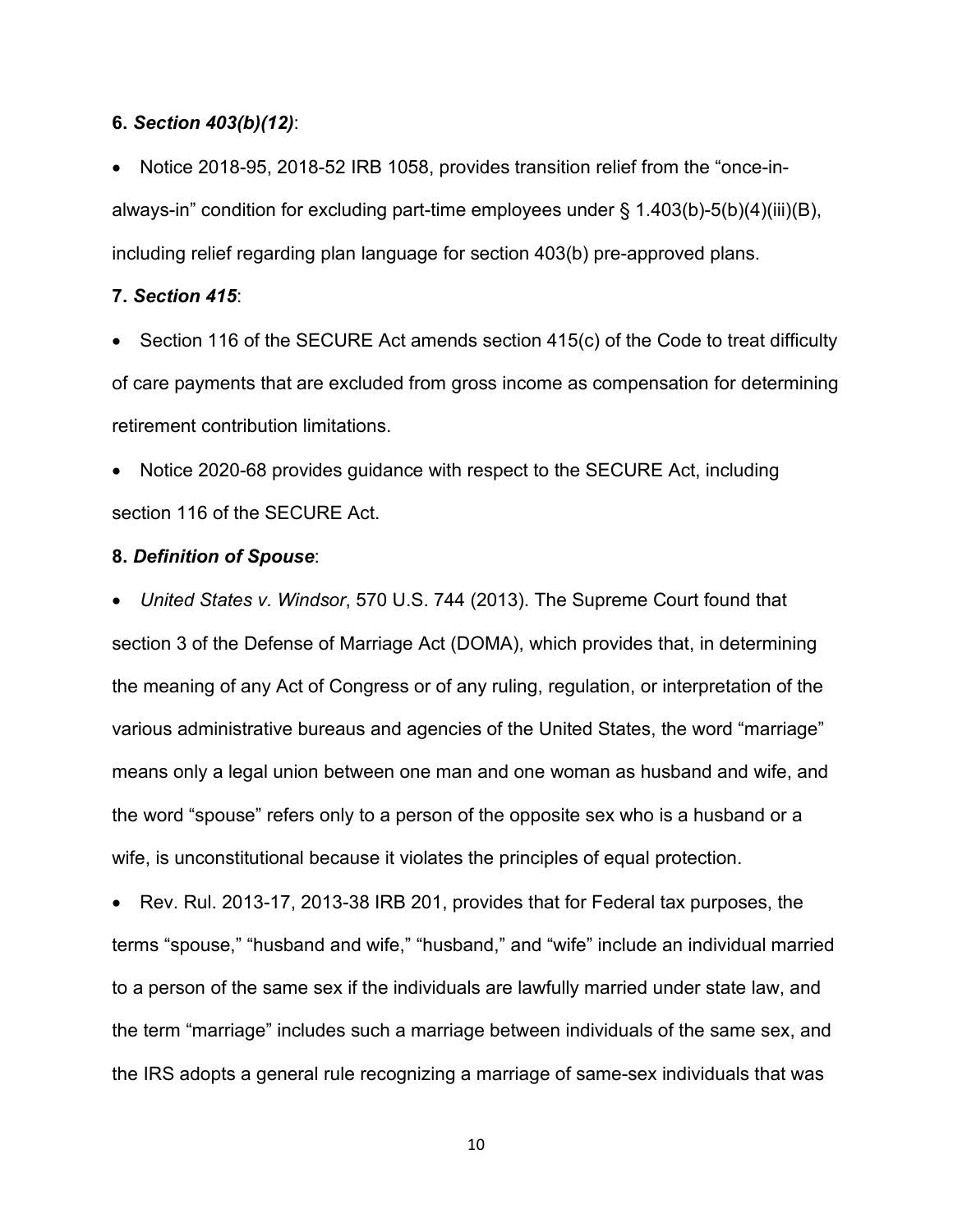validly entered into in a state whose laws authorize the marriage of two individuals of the same sex even if the married couple is domiciled in a state that does not recognize the validity of same-sex marriages.

• Notice 2014-19, 2014-17 IRB 979, provides guidance on the application (including the retroactive application) of the decision in *United States v. Windsor*, and the holdings of Rev. Rul. [2](#page-10-0)013-17, to retirement plans qualified under section 401(a) of the Code.<sup>2</sup>

• Notice 2014-37, 2014-24 IRB 1100, provides guidance on a mid-year amendment to a section 401(k) safe harbor plan or section 401(m) safe harbor plan to reflect the outcome of *United States v. Windsor*, pursuant to Notice 2014-19.

• Final regulations under section 7701 that were published on September 2, 2016 (TD 9785, 81 FR 60609), define terms describing the marital status of taxpayers for federal tax purposes.

## **9.** *Disaster-related Rules*:

• Section 502 of the Disaster Tax Relief and Airport and Airway Extension Act of 2017, Pub. L. 115-63, 131 Stat. 1168, as amended by section 20201 of the BBA, provides special disaster-related rules for use of retirement funds.

• Section 11028 of the Tax Cuts and Jobs Act of 2017 (TCJA), Pub. L. 115-97,

131 Stat. 2054, provides special disaster-related rules for use of retirement funds.

• Section 20101 of the BBA provides special disaster-related rules for use of retirement funds.

• Section 202 of the Taxpayer Certainty and Disaster Tax Relief Act of 2019,

<span id="page-10-0"></span> $2$  For the application of Notice 2014-19 to section 403(b) plans, see Frequently Asked Question 5 *[https://www.irs.gov/retirement-plans/application-of-the-windsor-decision-and-post-windsor-published-guidance](https://www.irs.gov/retirement-plans/application-of-the-windsor-decision-and-post-windsor-published-guidance-to-qualified-retirement-plans-faqs)[to-qualified-retirement-plans-faqs](https://www.irs.gov/retirement-plans/application-of-the-windsor-decision-and-post-windsor-published-guidance-to-qualified-retirement-plans-faqs)*.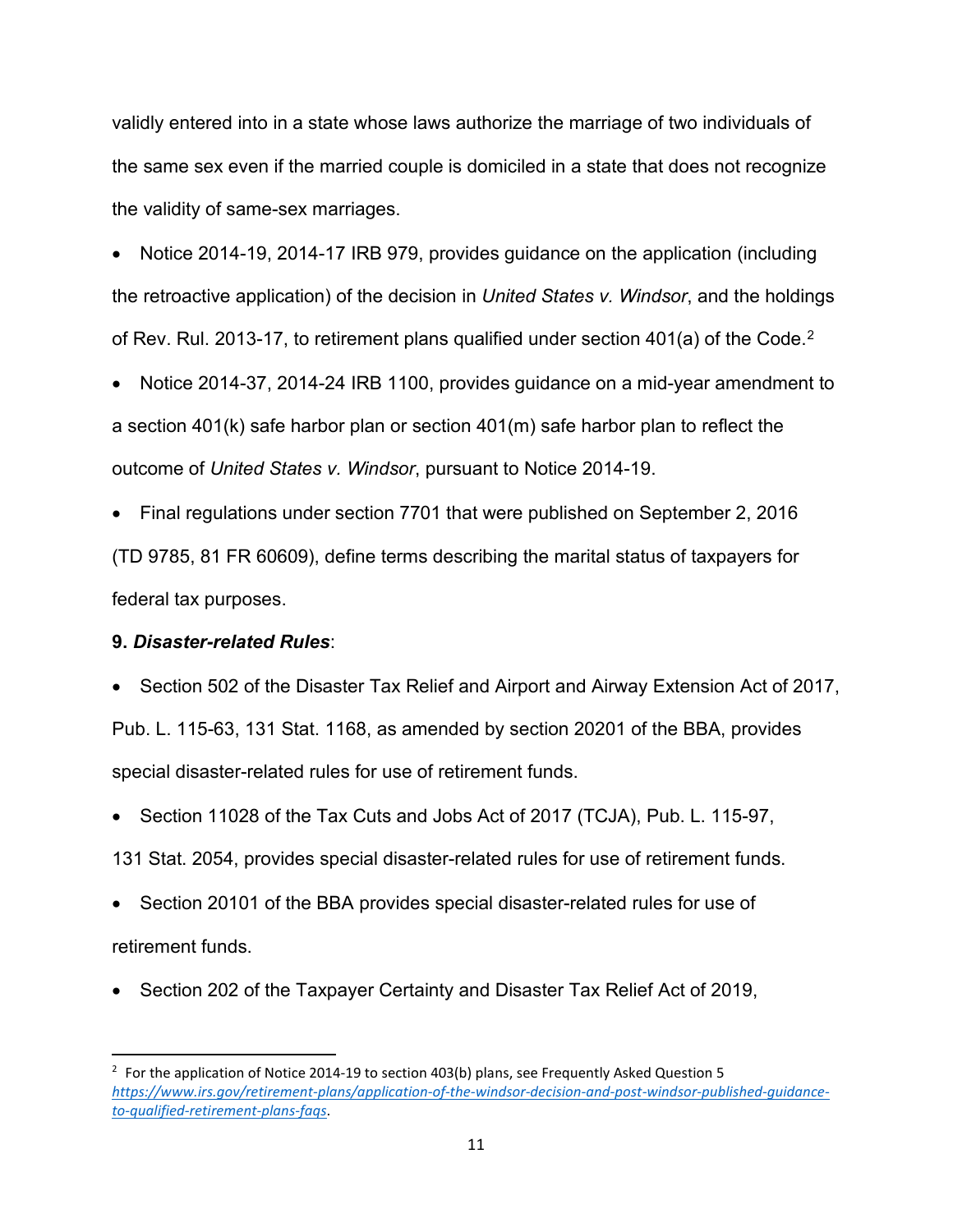Pub. L. 116-94, 133 Stat. 2534, provides special disaster-related rules for use of retirement funds.

• Section 2202 of the Coronavirus Aid, Relief, and Economic Security Act (CARES Act), Pub. L. 116-136, 134 Stat. 281 (2020), provides special rules for coronavirusrelated distributions and plan loans made to qualified individuals.

• Notice 2020-50, 2020-28 IRB 35, provides guidance relating to the application of section 2202 of the CARES Act for qualified individuals and eligible retirement plans.

• Section 302 of the Taxpayer Certainty and Disaster Tax Relief Act of 2020,

Pub. L. 116-260, 134 Stat. 1182, provides special disaster-related rules for use of retirement funds.

### **10.** *Church Plan Clarification*:

• Section 336 of the PATH Act amends section 414(c) of the Code to provide special rules for church plans for purposes of determining controlled groups, automatic enrollment arrangements, certain plan transfers and mergers, and investments in collective trusts.

• Notice 2018-81, 2018-43 IRB 666, which provides guidance under section 336(a) of the PATH Act, describes the manner in which taxpayers notify the IRS of revocation of an election to aggregate or disaggregate certain church-related organizations from treatment as a single employer under section 414(c)(2)(C) and (D).

# V. DRAFTING INFORMATION

The principal author of this notice is Patrick Gutierrez of the Office of Associate Chief Counsel (Employee Benefits, Exempt Organizations, and Employment Taxes). For further information regarding this notice, contact Employee Plans at (513) 975-6319